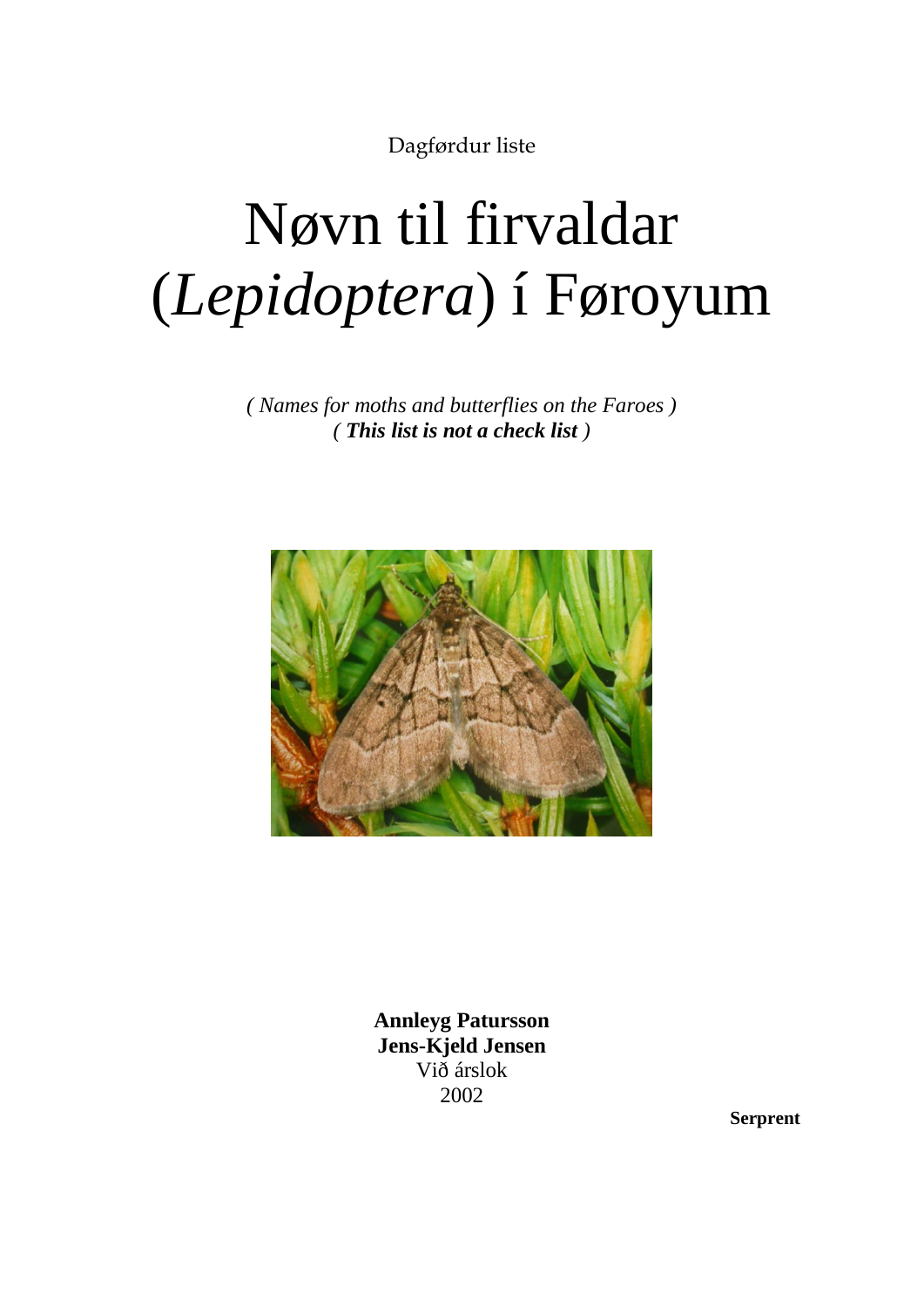Nøvnini í hesum lista eru ætlað til firvaldar, sum antin eru, ella kunnu væntast at verða sæddir í Føroyum. Vit hava roynt at leggja dent á at nýta sama arbeiðslag, sum Leif Dahl nýtti á sinni við hefti sínum "Firvaldar" frá 1956. Listin varð gjørdur á fyrsta sinni í 1998, og síðan tá eru funnin 14 nýggj firvaldasløg í Føroyum.

Tey latínsku nøvnini eru sambært Karsholt and Razowski (1996)

\*Merkir, at tað ikki er prógv fyri, at slagið er funnið í Føroyum.

*Vit takka hesum fyri hollan stuðul í arbeiði okkara: Palli Askham, Føroyum, Keith Bland, Skotlandi. Janus Hansen, Føroyum. Maritu Gulklett, Føroyum. Erlingi Ólafssyni, Íslandi. Øystein Patursson, Føroyum. Johan Hendriki W. Poulsen, Føroyum. Uffe Senica, Danmark og Ingvar Svensson, Svøríki.*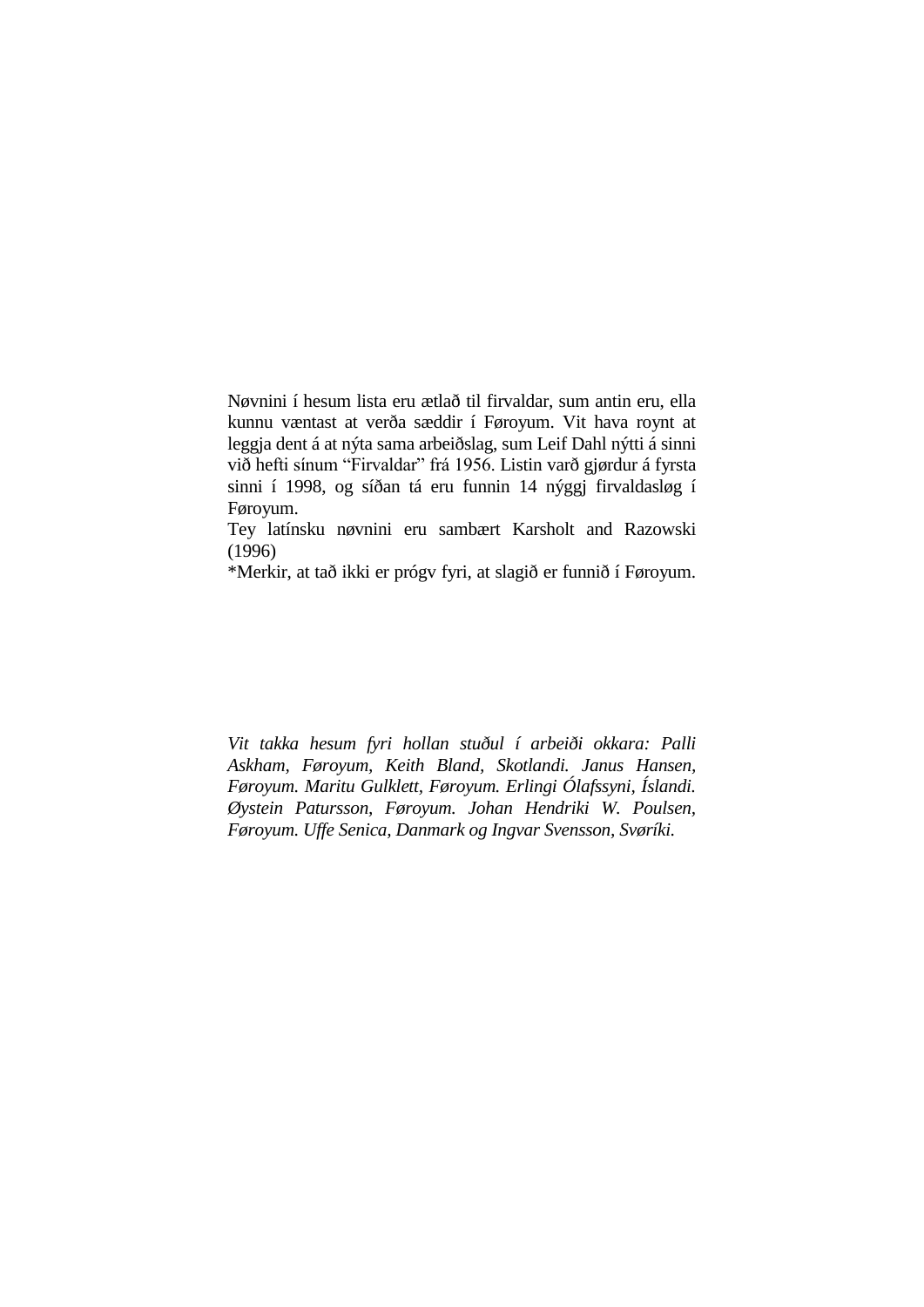#### **HEPIALIDAE Hulduættin**

*Hepialus humuli* (Linnaeus, 1758) **Hulda**

# **TINEIDAE Fjaðramølaættin**

*Tineola bisselliella* (Hummel, 1823) **Klæðishúsvætti**

*Tinea pallescentella* Stainton, 1851 **Húsvætti ljósa**

*Monopis laevigella* (Denis & Sch., 1775) **Húsvætti svarta**

#### **GRACILLARIIDAE Vænmølaættin**

Caloptilia elongella (Linnaeus, 1761) **Viggmølur**

Aspilapteryx tringipennella (Zeller, 1839) **Gøtubráarmølur**

## **PLUTELLIDAE Kálmølaættin**

*Plutella xylostella* (Linnaeus 1758) **Kálmølur**

*Rhigognostis senilella* (Zetterstedt, 1839) **Skriðublómumølur**

*Rhigognostis annulatella* (Curtis, 1832) **Eirisgrasmølur**

#### **DEPRESSARIIDAE Flatmølaættin**

*Depressaria badiella* (Hübner, 1796) **Flatmølur**

# **ELACHISTIDAE Slokumølaættin**

*Elachista albidella* Nylander, 1848 **Fípumølur**

#### **OECOPHORIDAE Húsvættaættin**

*Endrosis sarcitrella* (Linnaeus, 1758) **Húsvætti gráa**

*Hofmannophila pseudospretella* (Stainton,1849) **Húsvætti brúna**

# **COLEOPHORIDAE Bjølgmølaættin**

*Coleophora serratella* (Linnaeus, 1761) Birkimølur

*Coleophora glaucicolella* Wood, 1892 **Sevmølur**

*Coleophora versurella* Zeller, 1849 **Rímbløðkumølur**

## **GELECHIIDAE Glermølaættin**

*Euscrobipalpa samadensis* (Pfaff, 1870) **Sævargøtubráarmølur**

*Coleophora versurella* Zeller, 1849 **Rímbløðkumølur**

#### **GELECHIIDAE Glermølaættin**

*Euscrobipalpa samadensis* (Pfaff, 1870) **Sævargøtubráarmølur**

# **TORTRICIDAE Vevjarar**

*Acleris comariana* (Lienig & Zeller, 1846) **Jarðberjavevjari**

*Acleris maccana* (Treitschke, 1835) **Bláberjavevjari**

*Acleris sparsana* (Denis & Schifferm., 1775) **Lynvevjari**

*Acleris aspersana* (Denis &Schiffermüller, 1775) **Muruvevjari**

*Acleris notana* (Donovan, 1806)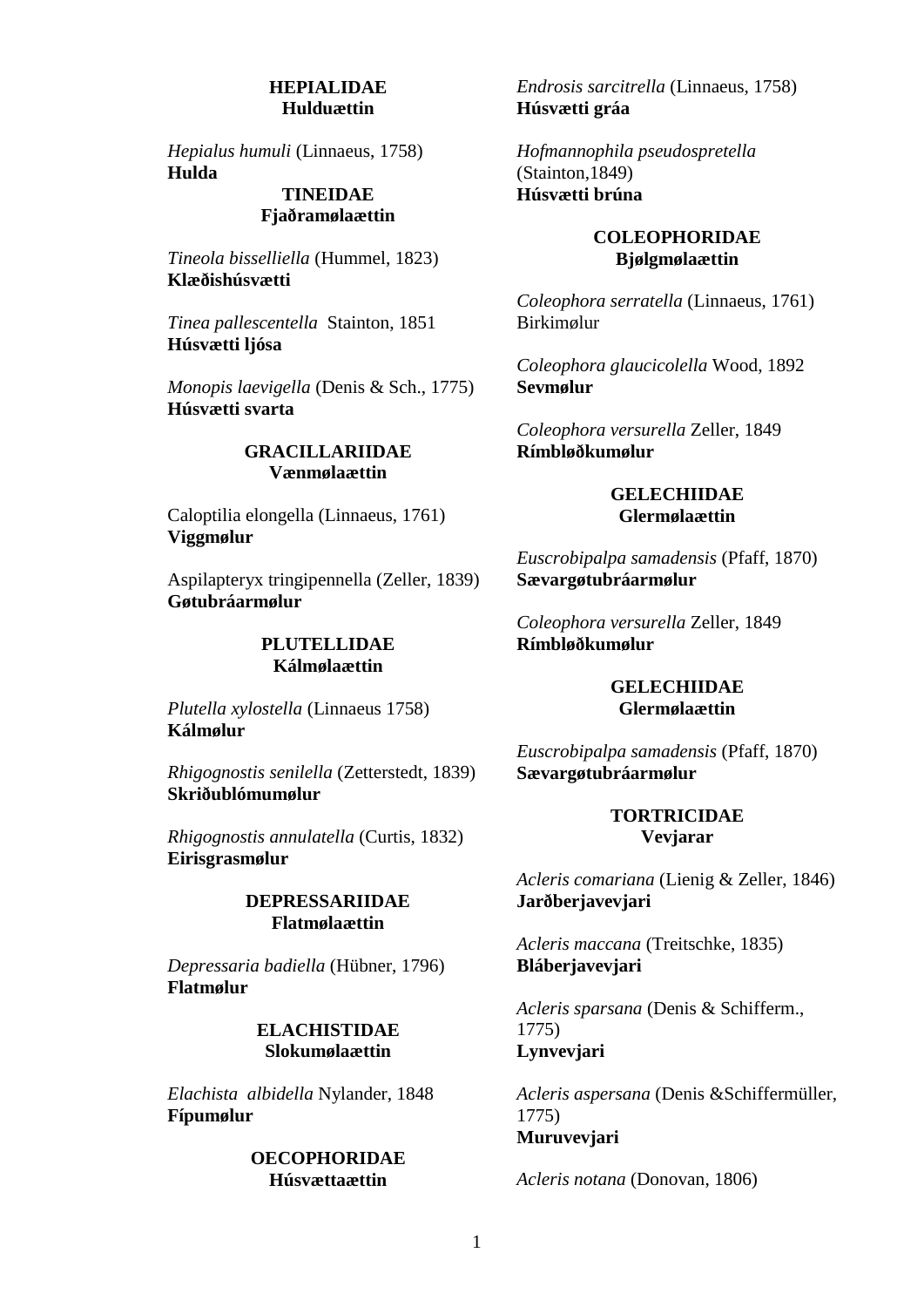## **Birkivevjari lítli**

*Eutrachia osseana* (Scopoli, 1763) **Grasfirvaldur lítli**

*Bactra lancealana* (Hübner, 1799) **Sevvevjari**

*Phiaris schulziana* (Fabricius, 1776) **Lyngvevjari**

*Lobesia littoralis* (Westw. & Humph., 1845) **Sjógrasvevjari** 

*Epinotia caprana* (Fabricius, 1798) **Pílavevjari**

*Epinotia maculana* (Fabricius, 1775) **Blettvevjari**

*Epinotia solandriana* (Linnaeus, 1758) **Birkivevjari stóri**

*Epinotia mercuriana* (Frølich, 1828) **Brúðarvevjari**

*Zeiraphera griseana* (Hübner, 1799) **Furuvevjari** 

*Cydia deshaisiana* **Lopvevjari**

# **PTEROPHORIDAE Bløkumølaættin**

*Amblyptilia punctidactyla* **Kveisturmølur**

*Stenoptilia bipunctidactyla* (Scopoli, 1763) **Bløkumølur**

*Emmelina monodactyla* (Linnaeus, 1758) **Fjøðurmølur**

# **PYRALIDAE Grasmølaættin**

*Paralipsa gularis* (Zeller, 1877) **Suðurfruktarmølur**

*Dioryctria abietella* (Denis & Schiff., 1775) **Kongulmølur**

*Plodia interpunctella* (Hübner, 1813) **Kornmølur**

*Anagasta kuehniella* Zeller, 1879 **Mjølhúsvætti**

*Scoparia ambigualis* (Treitschke, 1829) **Eingjarmølur**

*Crambus pascuella* (Linnaeus, 1758) **Eingjargrasmølu**r

*Crambus ericella* (Hübner, 1813) **Hagagrasmølur**

*Catoptria furcatellus* (Zetterstedt, 1839) **Fjallagrasmølur**

*Udea ferrugalis* (Hübner, 1796) **Grasmølur guli**

*Udea lutealis* (Hübner, 1809) **Tistilmølur**

*Margaritia sticticalis* (Linnaeus, 1761) **Dimmimølur**

*Nomophila noctuella* (Denis & Schiff. 1775) **Ferðamølur** 

#### **SPHINGIDAE Kvøldsveimaraættin**

*Agrius convolvuli* (Linnaeus, 1758) **Kongsfirvaldur**

*Acherontia atropos* (Linnaeus, 1758) **Náhøvur**

*Hyles galii* (Rottemburg, 1775) **Drotningarfirvaldur**

#### **PIERIDAE Fiðrildaættin**

*Pieris brassicae* (Linnaeus, 1758) **Hvítfiðrildi**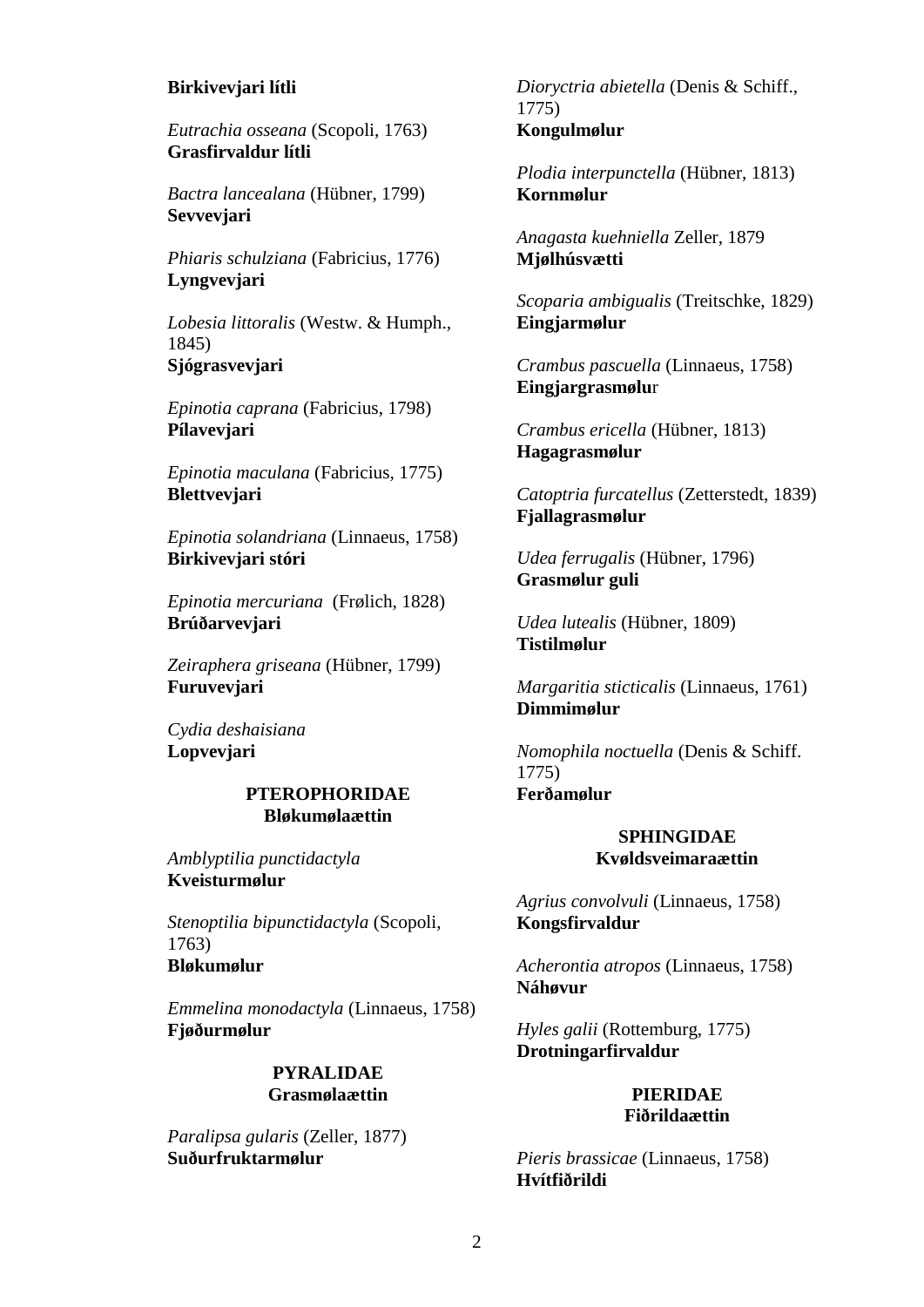*Pieris rapae* (Linnaeus, 1758) **Snjófiðrildi**

*Pieris napi* (Linnaeus, 1758) **Grønteinut fiðrildi**

\**Colias croceus* (Fourcroy, 1785) **Brandgult fiðrildi**

> **NYMPHALIDAE Álvaættin**

*Vanessa atalanta* (Linnaeus, 1758) **Admirálur**

*Vanessa cardui* (Linnaeus, 1758) **Tistilfirvaldur**

*Inachis io* (Linnaeus, 1758) **Páfirvaldur**

*Aglais urticae* (Linnaeus, 1758) **Notufirvaldur**

*Nymphalis antiopa* (Linnaeus, 1758) **Randarfirvaldur**

\**Danaus plexippus* (Linnaeus, 1758) **Keisarafirvaldur**

#### **GEOMETRIDAE Spannarar**

*Abraxas grossulariata* (Linnaeus, 1758) **Skjóruspannari**

*Orthonama obstipata* (Fabricius, 1794) **Miðjarðarhavsspannari**

*Xanthorhoe designata* (Hufn.1767) faeroensis Wolf 1929 **Várspannari**

*Xanthorhoe decoloraria* (Esper, 1806) **Skøruspannari**

*Xanthorhoe fluctuata* (Linnaeus, 1758) **Kálspannari**

*Entephria caesiata* (Denis &Schifferm., 1775)

#### **Klettaspannari**

8341 *Chloroclysta.siterata* (Hufnagel, 1767) **Eikispannari.** *Chloroclysta miata* (Linnaeus, 1758) **Jaspisspannari**

*Chloroclysta citrata* (Linnaeus, 1761) **Marmorspannari**

*Thera cognata* (Thunberg, 1792) **Svínoyarspannari**

*Operophtera brumata* (Linnaeus, 1758) **Frostspannari**

8348 *Chloroclysta truncata* (Hufnagel, 1767) **Bogaspannari**

*Perizoma blandiata* (Denis & Schiffermüller, 1775) **Eingjarspannari**

*Perizoma albulata* (Denis & Schiffermüller. 1775) **Summarspannari**

*Perizoma didymata* (Linnaeus, 1758) **Heystspannari**

8502 *Eupithecia venosata* (Fabricius, 1787) **Netspannari**

*Eupithecia satyrata* (Hübner, 1813) *curzoni* (Gregson, 1884) **Lyngspannari**

*Eupithecia nanata* (Hübner, 1813) zebrata Wolf **Dvørgspannari**

*Eupithecia pusillata* (Denis & Schiffermüller, 1775) **Baraldsspannari**

#### **NOCTUIDAE Heygsmenn**

*Catocala fraxini* (Linnaeus, 1758) **Blábendil**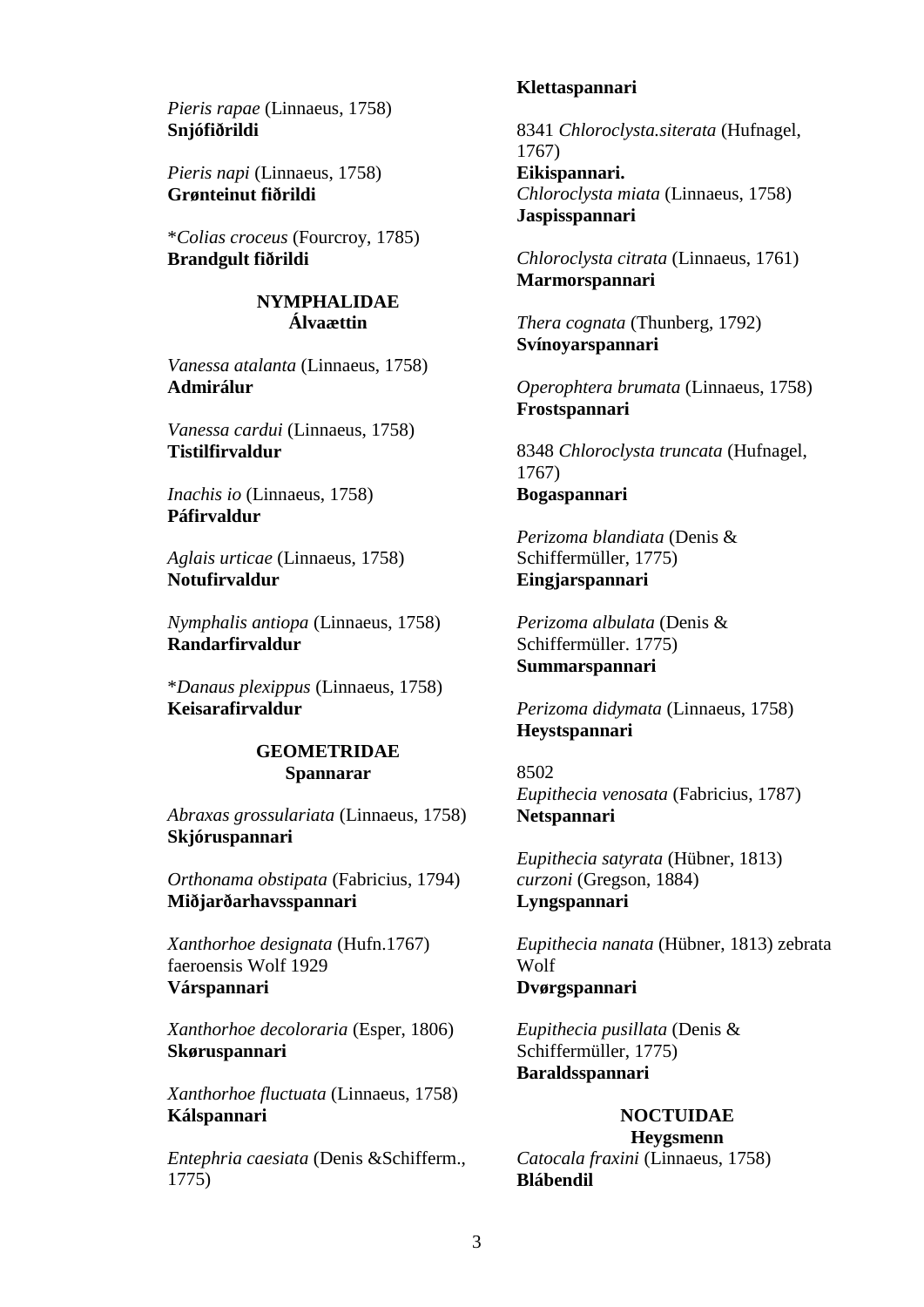*Scoliopteryx libatrix* (Linnaeus, 1758) **Skarðvongur**

*Autographa gamma* (Linnaeus, 1758) **Gammavongur**

*Autographa pulchrina* (Haworth, 1809) **Korkavongur**

*Amphipyra tragopoginis* **Músarvongur** 

*Caradrina morpheus* (Hufnagel, 1766) **Gestvongur**

*Paradrina clavipalpis* (Scopoli,1763) **Mjølvongur**

*Spodoptera exigua* (Hübner, 1808) **Mjávongur**

*Phlogophora meticulosa* (Linnaeus, 1758) **Skreytvongur**

*Enargia paleacea* (Esper,1788) **Sóljuvongur**

*Parastichtis suspecta* (Hübner, 1817) **Aspvongur**

9559 *Xanthia icteritia* (Hufnagel, 1766) **Gulvongur** 

*Agrochola circellaris* (Hufnagel, 1766) **Morvongur**

*Eupsilia transversa* (Hufnagel, 1766) **Mánavongur**

*Xylena vetusta* (Hübner, 1813) **Kjarrvongur**

*Mniotype adusta* (Esper, 1790) *sommeri* (Lefèbvre) **Landnámsfirvaldur**

*Apamea monoglypha* (Hufnagel, 1766) **Grasfirvaldur stóri**

*Apamea crenata* (Hunagel, 1766)

#### **Flekkuvongur**

*Apamea zeta* (Treitschke, 1825) **Rossafirvaldur**

*Apamea remissa* (Hübner, 1809) **Sprøkluvongur**

*Rhizedra lutosa* (Hübner, 1803) **Fenvongur**

*Amphipoea fucosa* (Freyer, 1830) **Grýluvongur**

\**Amphipoea lucens* (Freyer, 1845) **Fjallafípuvongur**

*Amphipoea crinanensis* (Burrows, 1908) **Royðuvongur**

*Hydraecia micacea* (Esper, 1789) **Mækjuvongur**

*Celaena haworthii* (Curtis, 1829) **Fípuvongur**

*Chortodes stigmatica* (Eversmann, 1855) **Sandvongur**

*Discestra trifolii* (Hufnagel, 1766) **Vøkkulvongur**

*Hada plebeja* (Linnaeus, 1761) **Tannavongur**

*Mamestra brassicae* (Linnaeus, 1758) **Klóvongur**

*Mythimna unipuncta* (Haworth, 1809) **Rótarvongur**

*Cerapteryx graminis* (Linnaeus, 1758) **Ormafirvaldur**

*Diarsia mendica* (Fabricius, 1775), borealis (Zetterstedt, 1839) **Roðavongur**

*Noctua pronuba* Linnaeus 1758 **Veingjaguli**

*Noctua orbona* (Hufnagel, 1766)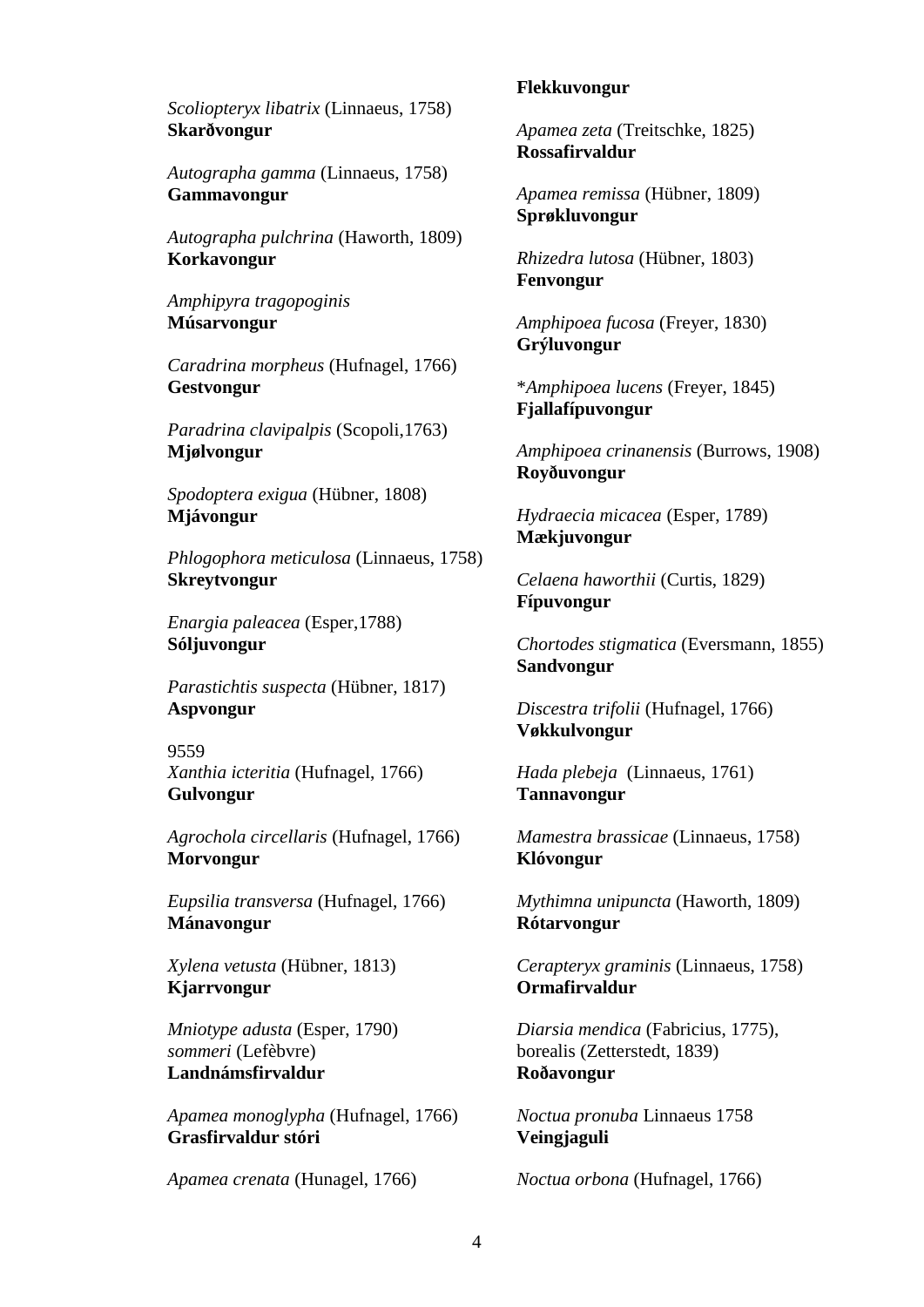#### **Blettvongur**

#### **Bananvongur**

*Lycophotia porphyrea* (Denis & Schiffermüller, 1775) **Porfýrvongur**

*Standfussiana lucernea* (Linnaeus, 1758) **Steinbrotsvongur**

*Paradiarsia glareosa* (Esper, 1788) **Jarpvongur**

*Eurois occulta* (Linnaeus, 1758) **Mosavongur** 

*Xestia alpicola* (Zett., 1839) *alpina* (Humphreys & Westwood) **Bláberjavongur**

*Xestia c-nigrum* (Linnaeus, 1758) **Kulluvongur**

*Anaplectoides prasina* (Denis &Schiffermüller., 1775) **Bordavongur**

*Peridroma saucia* (Hübner, 1808) **Opalvongur**

*Agrotis ipsilon* (Hufnagel, 1766) **Perluvongur** 

*Agrotis segetum* (Denis & Sciffermüller, 1775) **Akurvongur**

## **ARCTIIDAE Miklingaættin**

10483 *Atolmis rubricollis* (Linnaeus, 1758) **Reyðnakki** 

10550 *Phragmatobia fuliginosa* (Linaeus, 1758) **Kanelvongur**

*Arctia caja* (Linnaeus, 1758) **Tikaravongur**

*Antichloris viridis* (Druce)